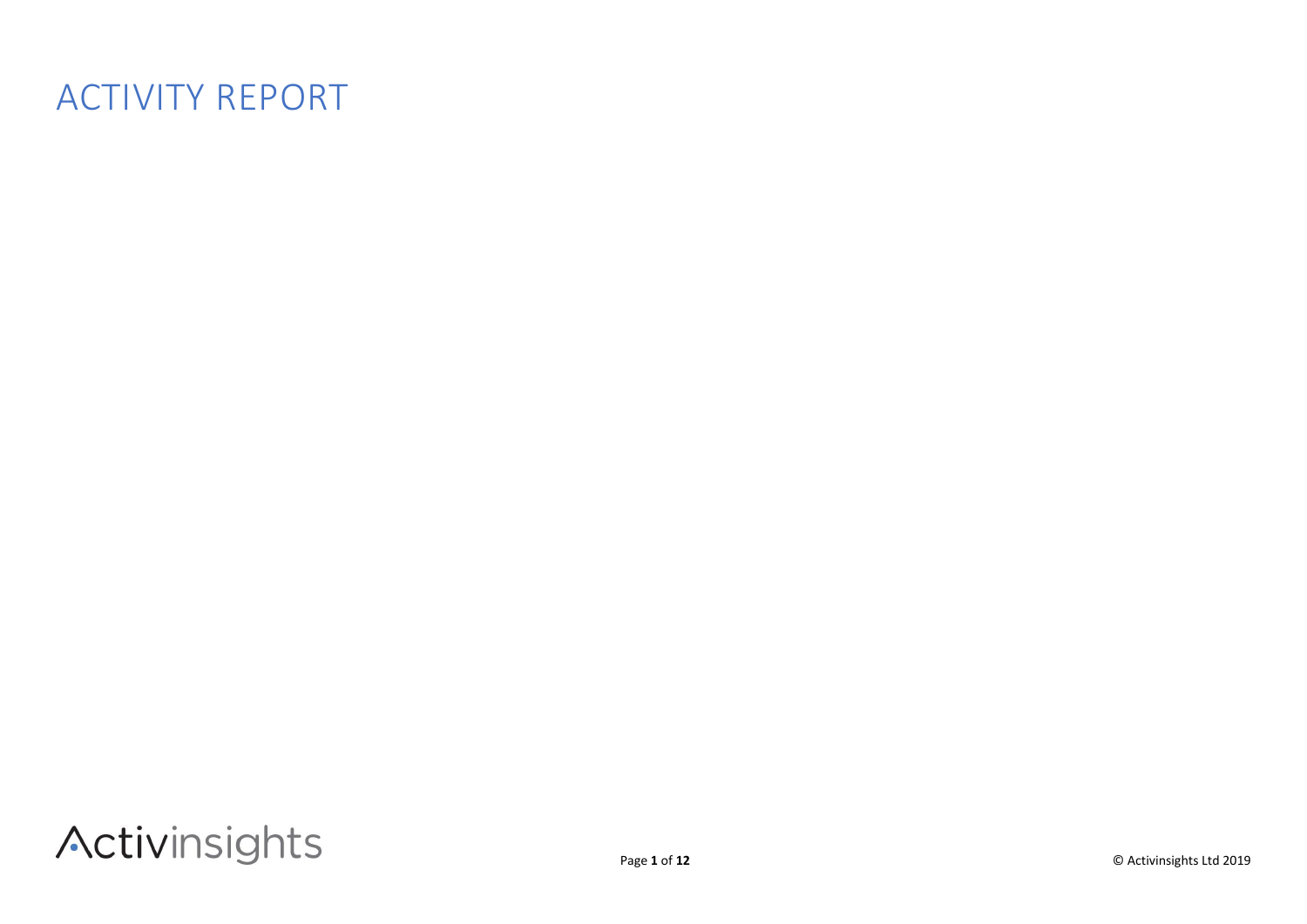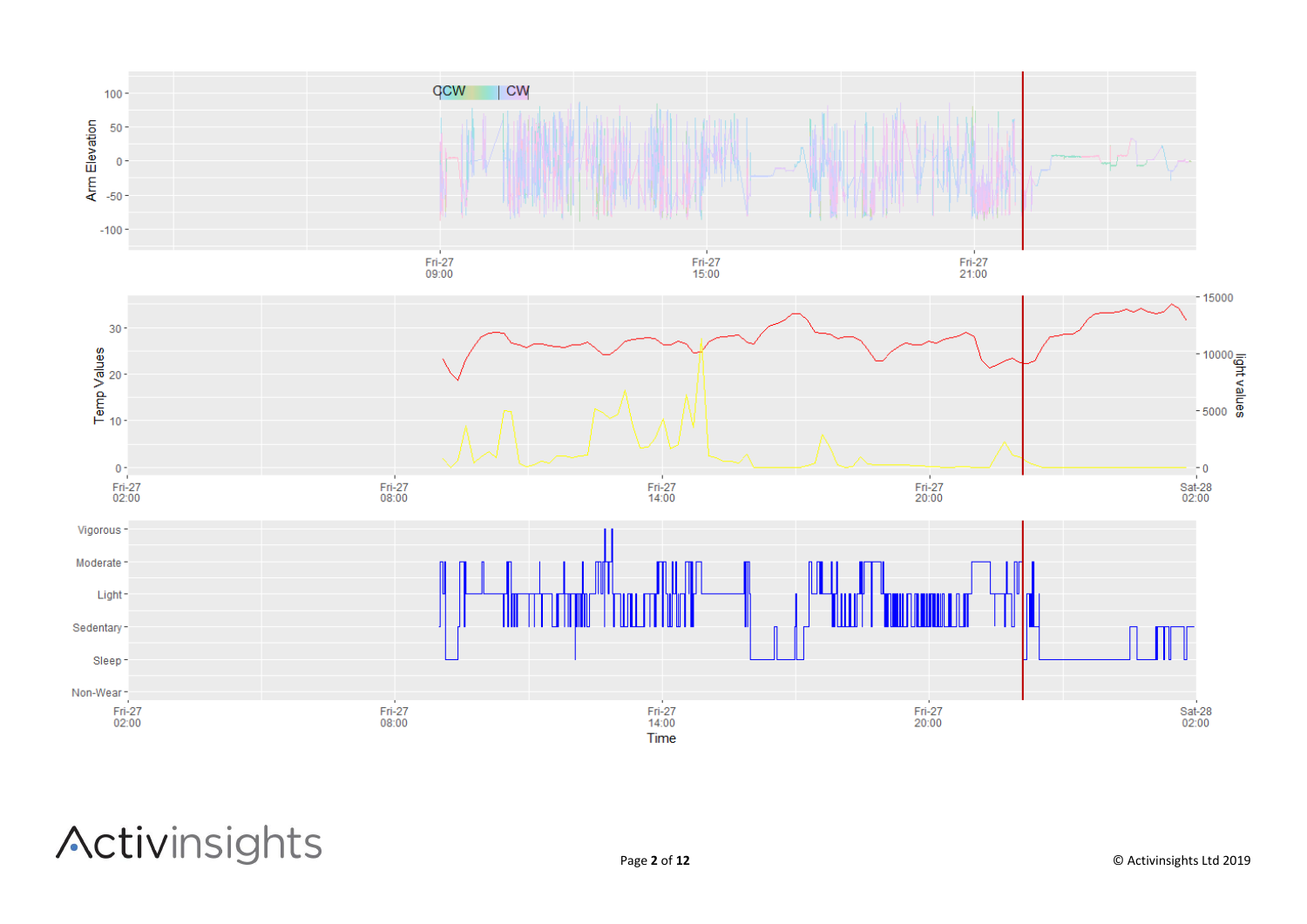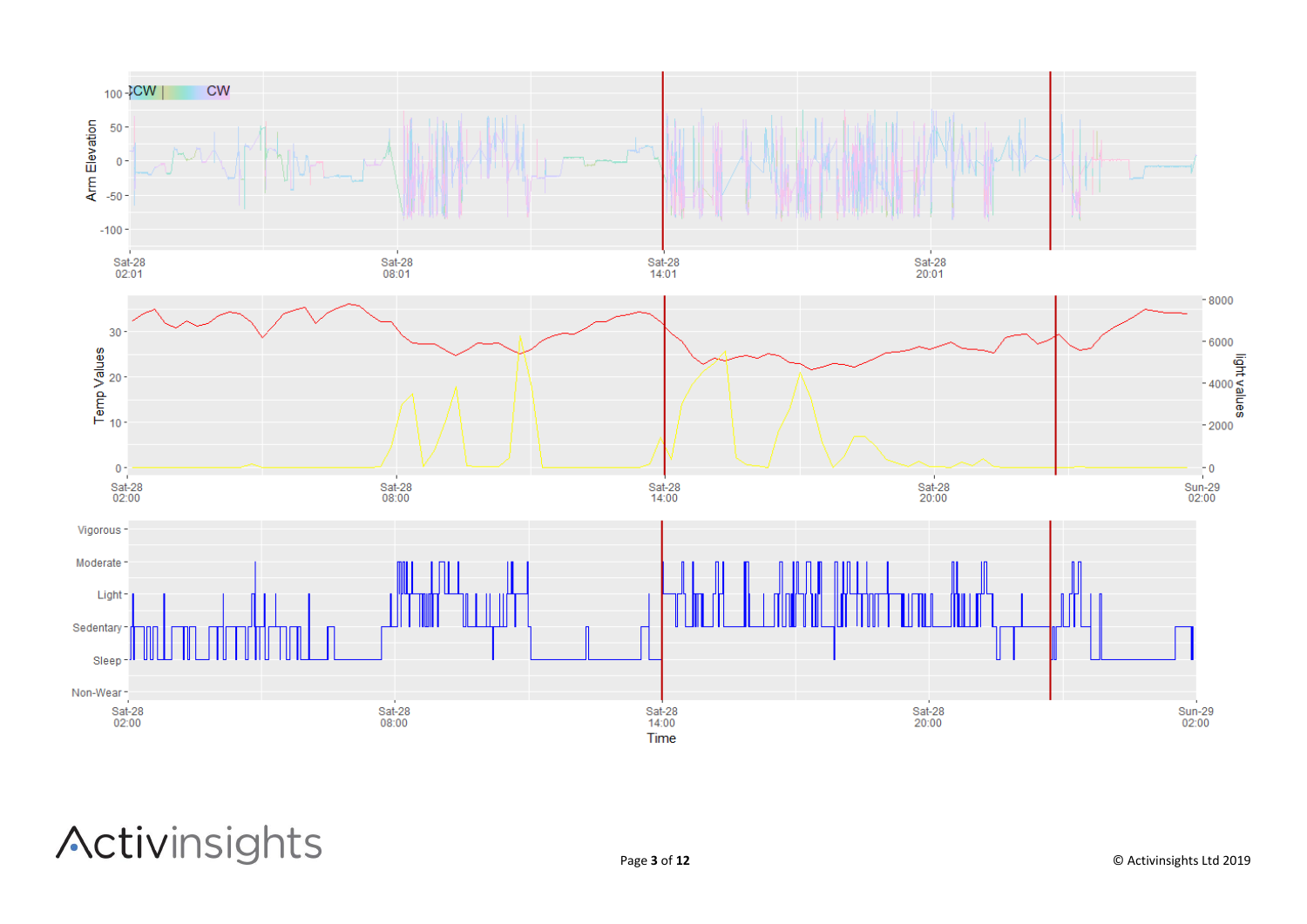

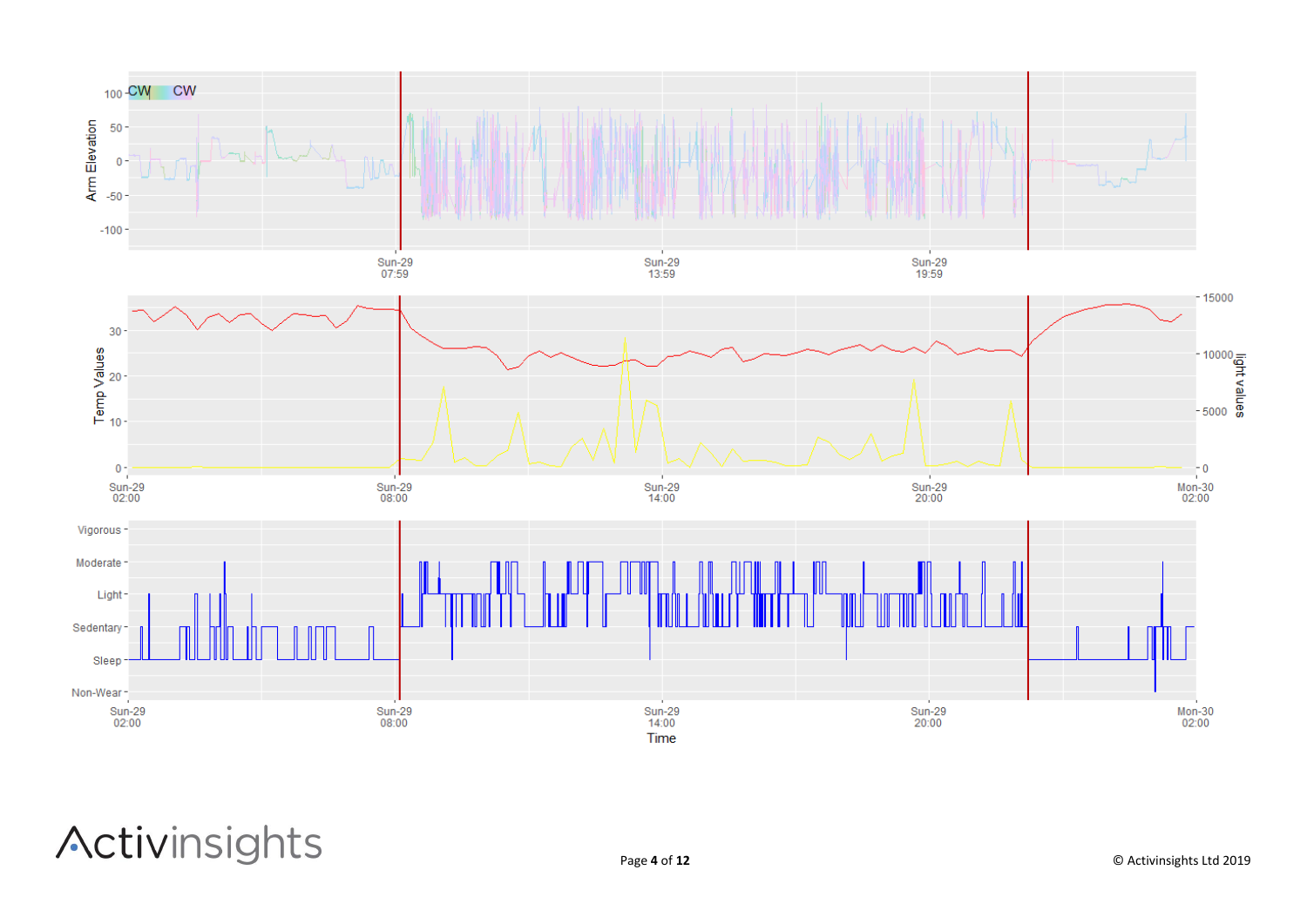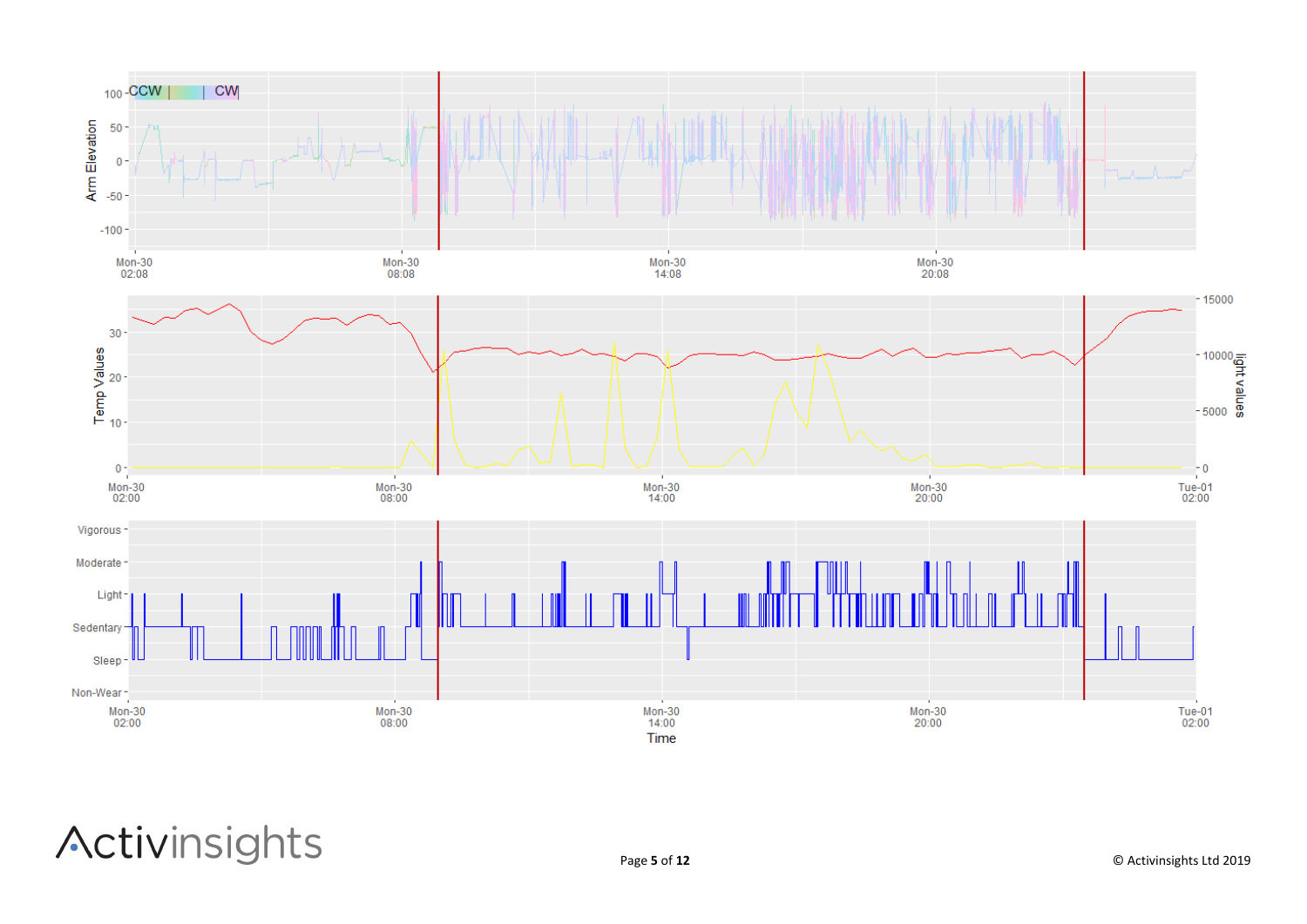

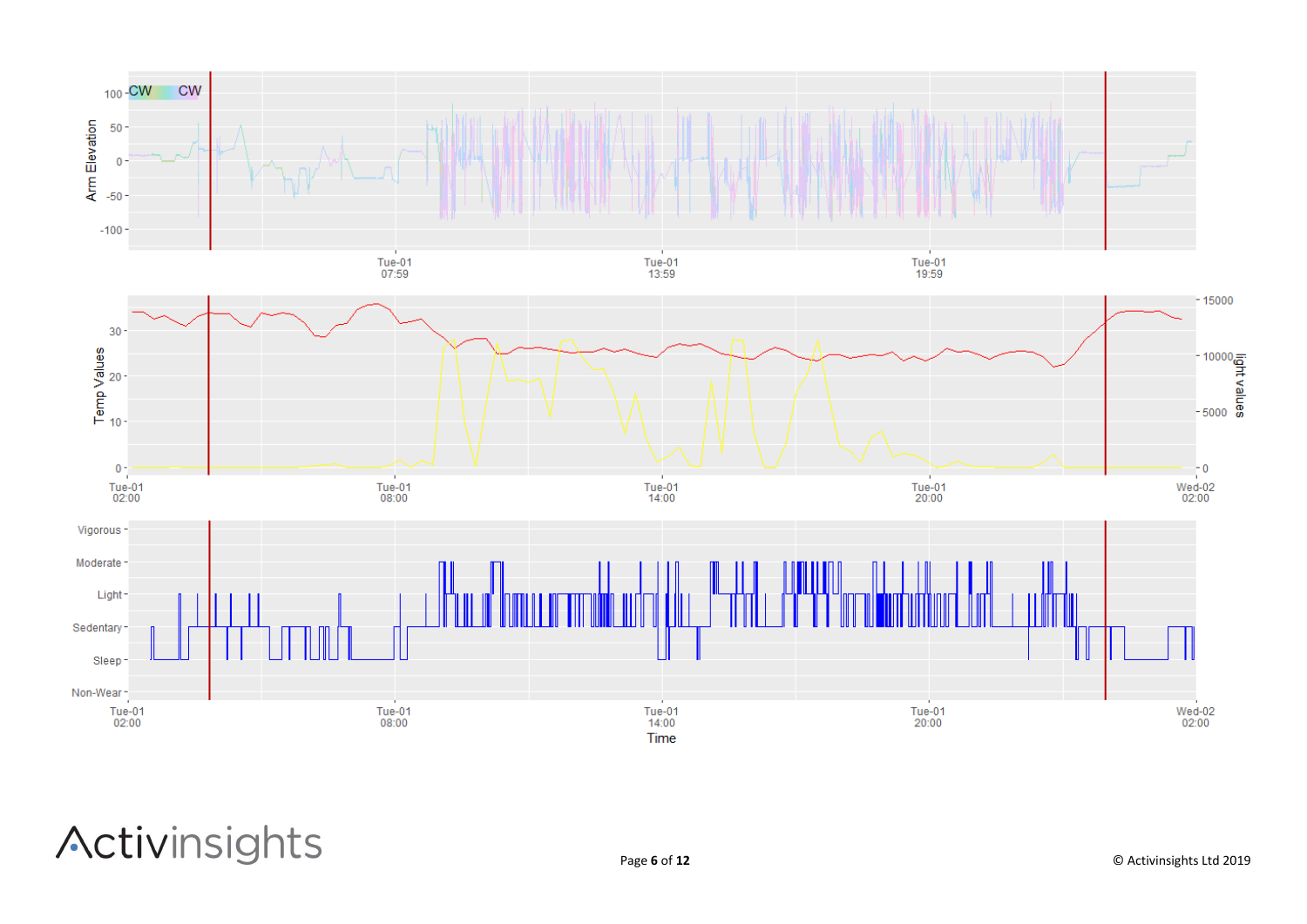

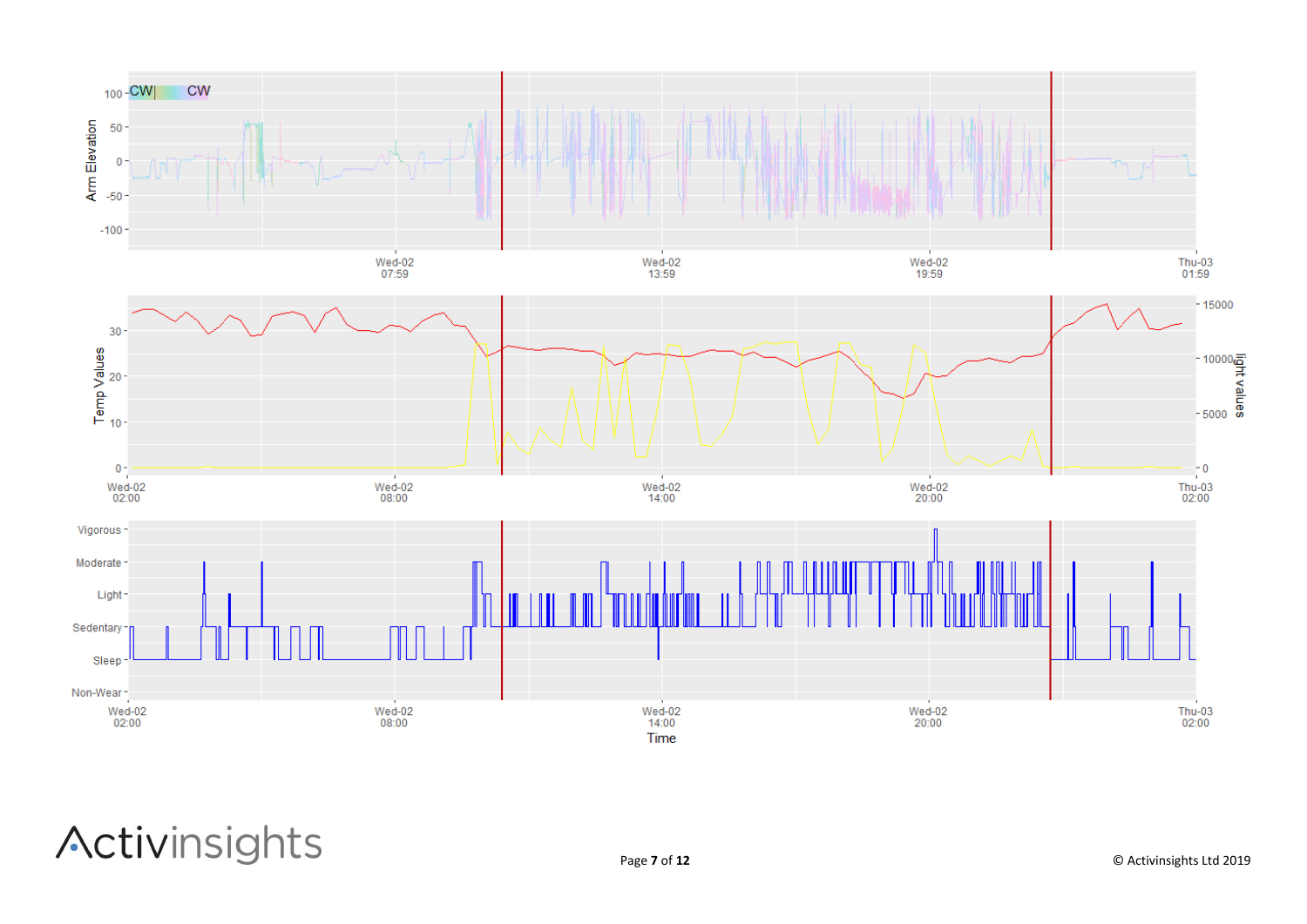

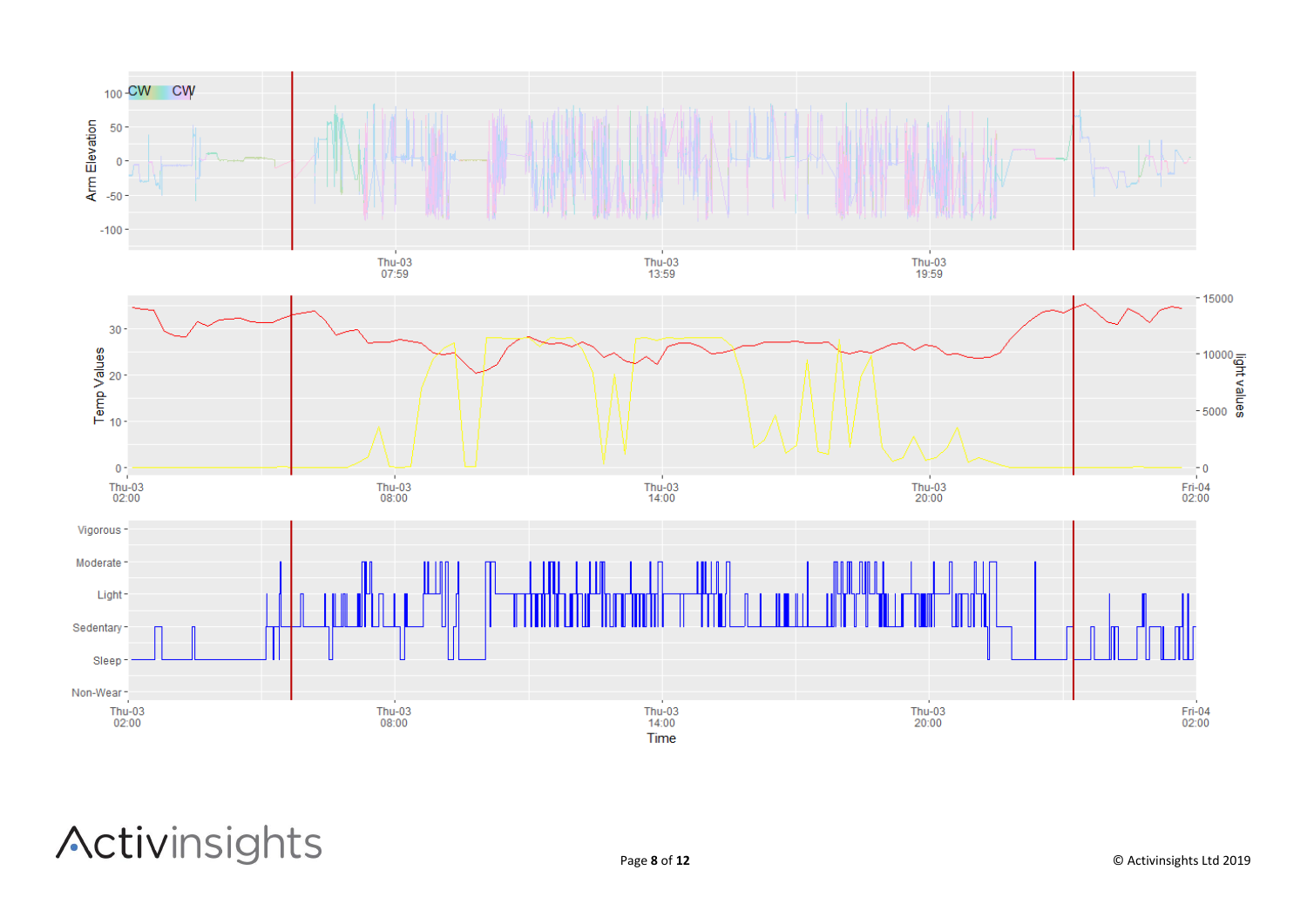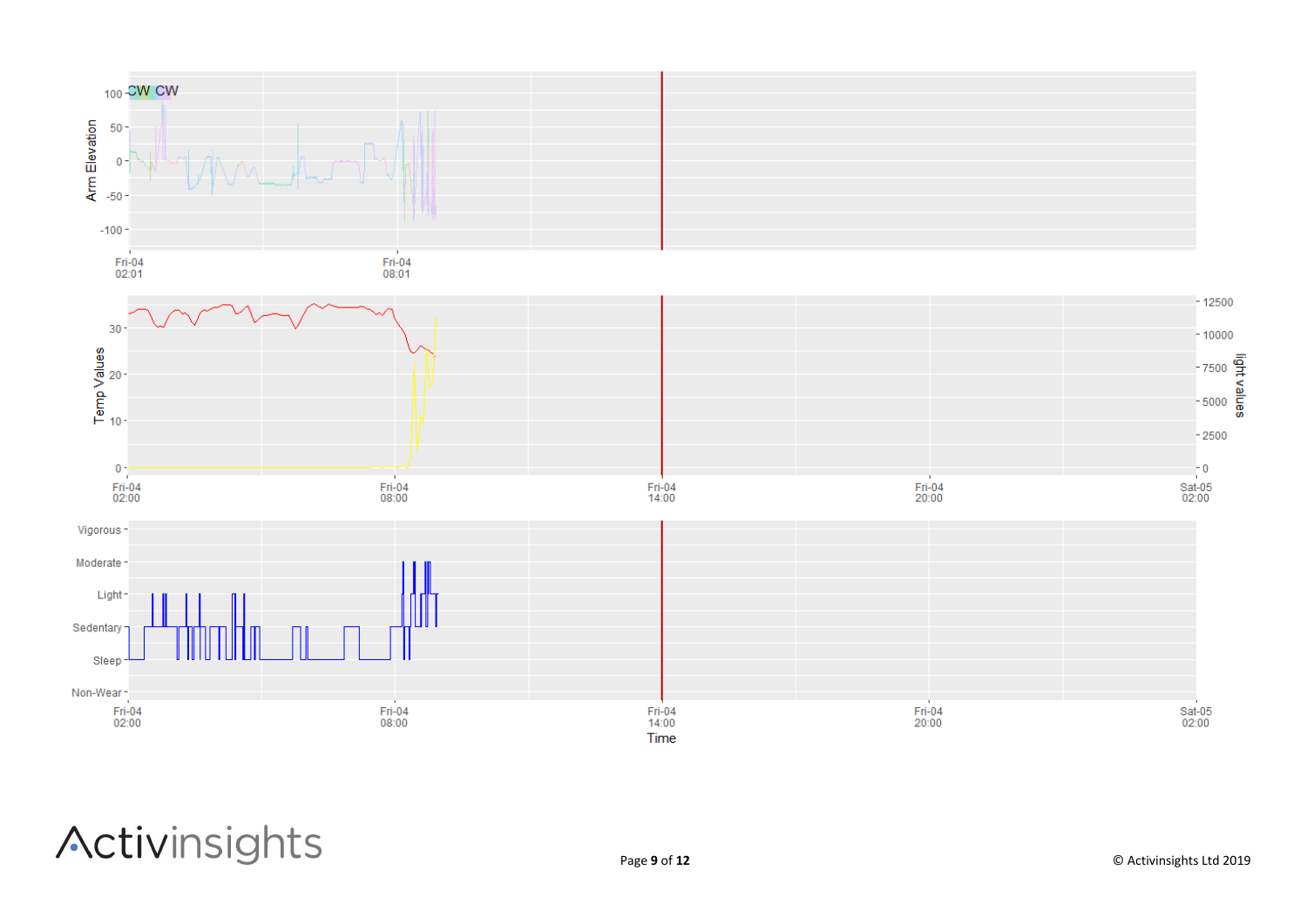#### DAILY ACTIVITY SUMMARY.

| Day.Number     | <b>Steps</b> | Non Wear | Sleep | Sedentary | Light | Moderate | Vigorous |
|----------------|--------------|----------|-------|-----------|-------|----------|----------|
| $\mathbf{1}$   | 18861.0      | 00:00    | 04:01 | 04:15     | 06:22 | 02:20    | 00:02    |
| $\overline{2}$ | 12150.5      | 00:00    | 07:46 | 10:03     | 04:50 | 01:19    | 00:00    |
| 3              | 20665.0      | 00:01    | 07:21 | 07:29     | 06:17 | 02:48    | 00:00    |
| 4              | 12266.5      | 00:00    | 06:28 | 12:40     | 04:14 | 01:07    | 00:00    |
| 5              | 15392.0      | 00:00    | 04:03 | 12:03     | 05:57 | 01:27    | 00:00    |
| 6              | 17407.0      | 00:00    | 07:37 | 09:12     | 04:27 | 02:42    | 00:03    |
| 7              | 16292.0      | 00:00    | 06:49 | 08:29     | 06:46 | 01:50    | 00:00    |
| 8              | 1628.5       | 00:00    | 03:20 | 03:01     | 00:30 | 00:07    | 00:00    |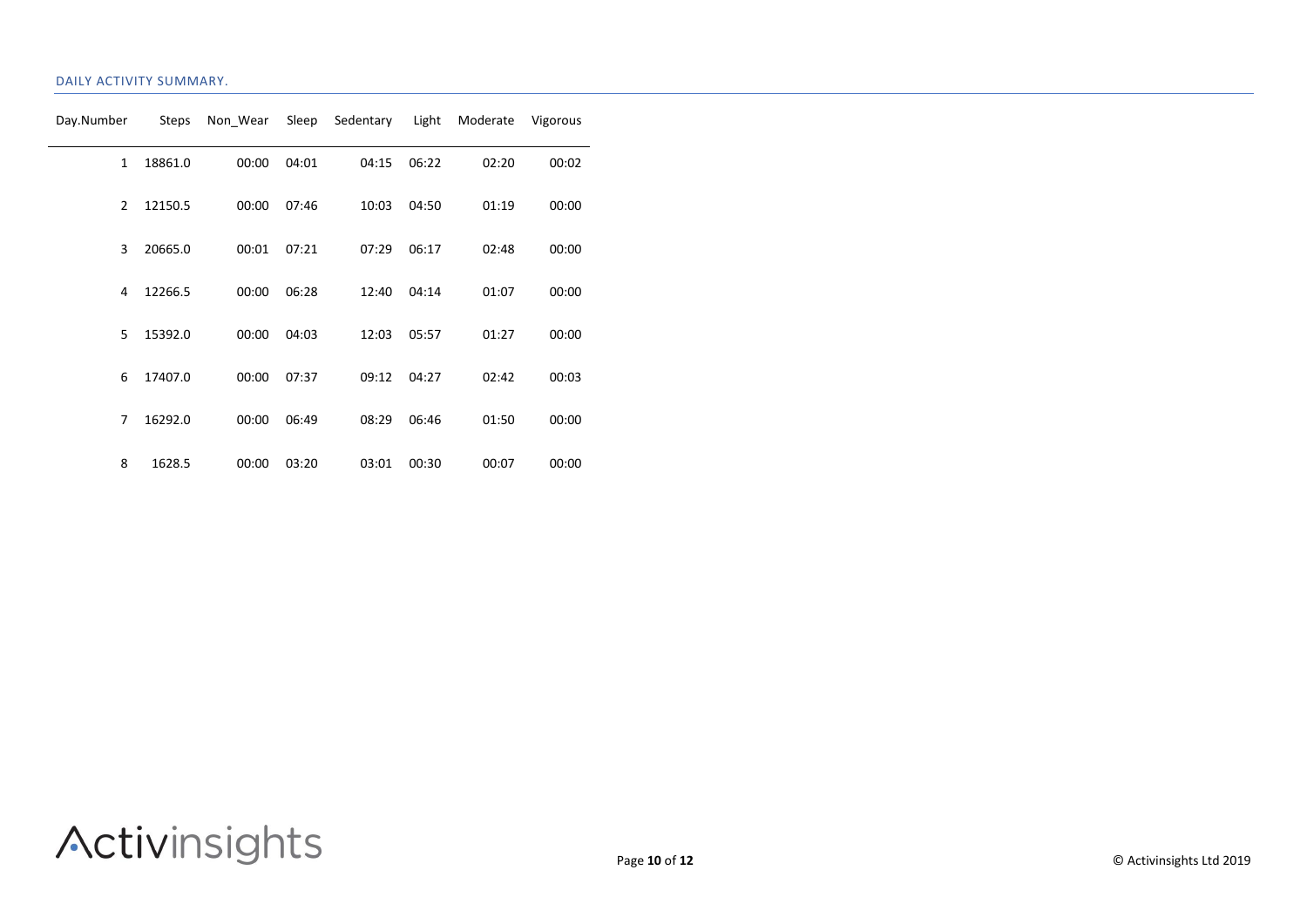#### DAILY SLEEP SUMMARY.

| Night.Starting |       |       | Sleep.Onset.Time Rise.Time Total.Elapsed.Bed.Time Total.Sleep.Time Total.Wake.Time Sleep.Efficiency Num.Active.Periods Median.Activity.Length |       |       |      |    |     |
|----------------|-------|-------|-----------------------------------------------------------------------------------------------------------------------------------------------|-------|-------|------|----|-----|
| 2018-04-27     | 23:06 | 15:00 | 15:54                                                                                                                                         | 08:14 | 07:39 | 51.9 | 49 | 274 |
| 2018-04-28     | 23:43 | 09:06 | 09:25                                                                                                                                         | 06:16 | 03:09 | 66.5 | 25 | 202 |
| 2018-04-29     | 23:13 | 09:58 | 10:45                                                                                                                                         | 07:08 | 03:36 | 66.4 | 27 | 215 |
| 2018-04-30     | 00:28 | 04:50 | 04:22                                                                                                                                         | 03:03 | 01:18 | 70.0 | 8  | 129 |
| 2018-05-01     | 00:57 | 11:24 | 10:27                                                                                                                                         | 06:02 | 04:25 | 57.7 | 27 | 262 |
| 2018-05-02     | 23:44 | 06:41 | 06:59                                                                                                                                         | 05:29 | 01:29 | 78.6 | 15 | 116 |
| 2018-05-03     | 00:14 | 15:00 | 09:45                                                                                                                                         | 05:03 | 04:42 | 51.8 | 34 | 285 |
| Mean           | 23:55 | 10:17 | 09:39                                                                                                                                         | 05:54 | 03:45 | 63.3 | 26 | 212 |